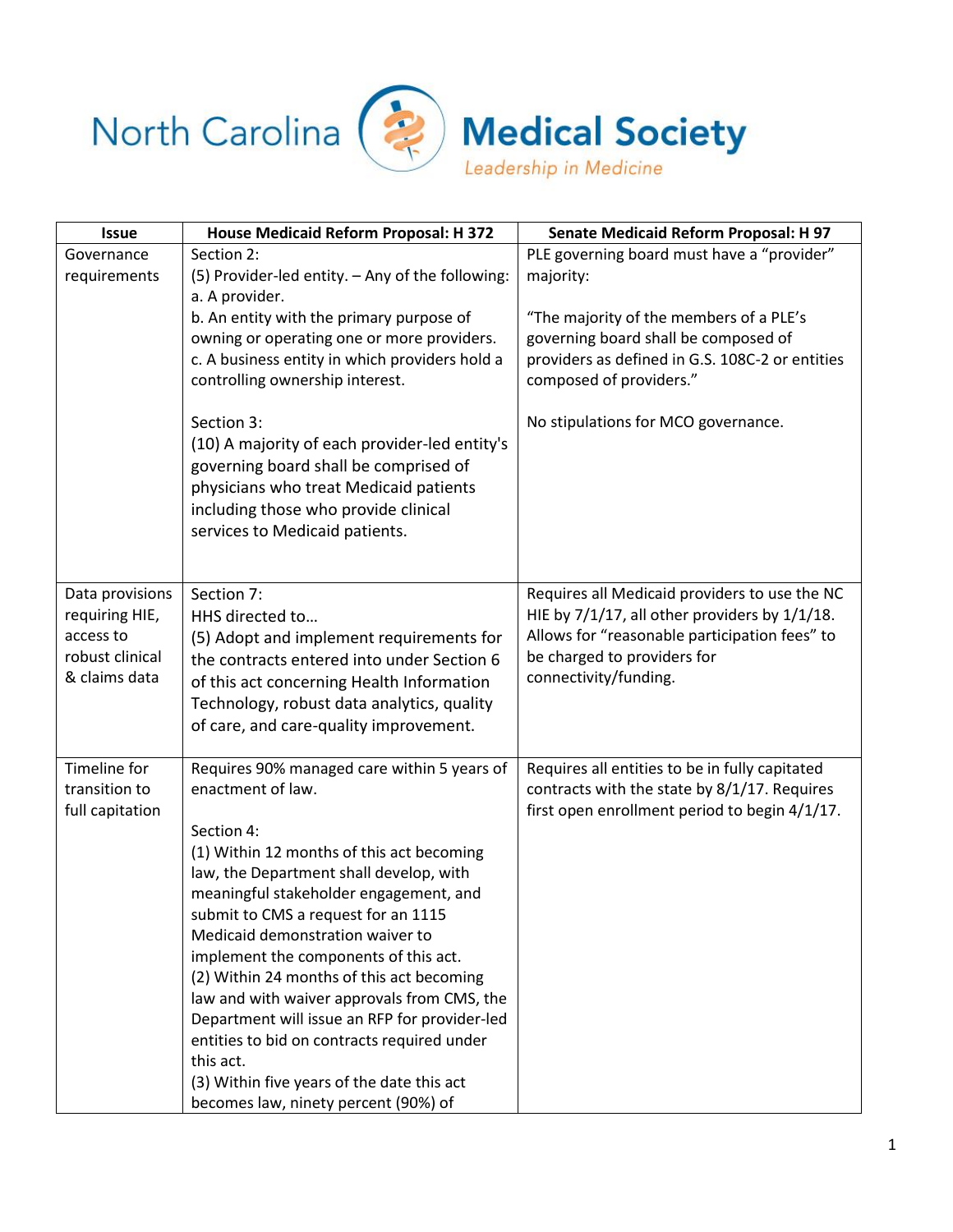| <b>Issue</b>      | House Medicaid Reform Proposal: H 372            | <b>Senate Medicaid Reform Proposal: H 97</b>   |
|-------------------|--------------------------------------------------|------------------------------------------------|
|                   | Medicaid recipients shall be enrolled in full-   |                                                |
|                   | risk, capitated health plans for all services    |                                                |
|                   | other than the services contracted for           |                                                |
|                   | through the local management                     |                                                |
|                   | entities/managed care organizations              |                                                |
|                   | (LME/MCOs), dental services, and                 |                                                |
|                   | pharmaceutical products. However, prior to       |                                                |
|                   | reaching the coverage required under this        |                                                |
|                   | subdivision, the Department may accept a         |                                                |
|                   | full-risk, capitated health plan as a pilot that |                                                |
|                   | begins within three years of enactment of        |                                                |
|                   | this act.                                        |                                                |
|                   | (4) Within six years of the date this act        |                                                |
|                   | becomes law, each provider-led entity under      |                                                |
|                   | contract with the Department must meet the       |                                                |
|                   | risk, cost, performance, and quality goals       |                                                |
|                   | required by this act and as contained in the     |                                                |
|                   | contract with the Department                     |                                                |
|                   |                                                  |                                                |
| Populations       | LME/MCO, dual eligible, dental services,         | Dual eligible w/ copay payment only            |
| carved out of     | pharmaceutical services                          |                                                |
| reform plan       |                                                  |                                                |
| <b>Triple Aim</b> | Triple aim vaguely referenced in intent and      | Triple aim explicitly expressed in intent and  |
| enforced in all   | goals section.                                   | goals section, in contracting requirements     |
| contracts with    |                                                  | with MCOs and PLEs.                            |
| state, in all     | Section 1:                                       |                                                |
| provider          | It is the intent of the General Assembly to      | "The new Medicaid program shall be designed    |
| contracts with    | transform the State's current Medicaid           | to achieve the following goals:                |
| PLE/MCO           | program to a program that provides budget        | (1) Ensure budget predictability through       |
|                   | predictability for the taxpayers of this State   | shared risk and accountability.                |
|                   | while ensuring quality care to those in need.    | (2) Ensure balanced quality, patient           |
|                   | The new Medicaid program shall be designed       | satisfaction and financial measures.           |
|                   | to achieve the following goals:                  | (3) Ensure efficient and cost-effective        |
|                   | (1) Ensure budget predictability through         | administrative systems and structures.         |
|                   | shared risk and accountability.                  | (4) Ensure a sustainable delivery system."     |
|                   | (2) Ensure balanced quality, patient             |                                                |
|                   | satisfaction, and financial measures.            | "All bidders ensure that their contracts with  |
|                   | (3) Ensure efficient and cost-effective          | providers include value-based payment          |
|                   | administrative systems and structures.           | systems that support the achievement of        |
|                   | (4) Ensure a sustainable delivery system.        | overall performance, quality and outcome       |
|                   | (5) Improve health outcomes for the State's      | measures."                                     |
|                   | Medicaid population.                             |                                                |
|                   |                                                  |                                                |
| Managed care      | Department to ensure patient access.             | "All bidders establish appropriate networks or |
| protections for   |                                                  | providers to deliver services."                |
| physicians        | Section 7: The Department is directed to         |                                                |
| (rates,           |                                                  |                                                |
| access/network    | Ensure recipients have appropriate access        |                                                |
| adequacy,         | to primary care and specialty care services      |                                                |
| enrollment        |                                                  |                                                |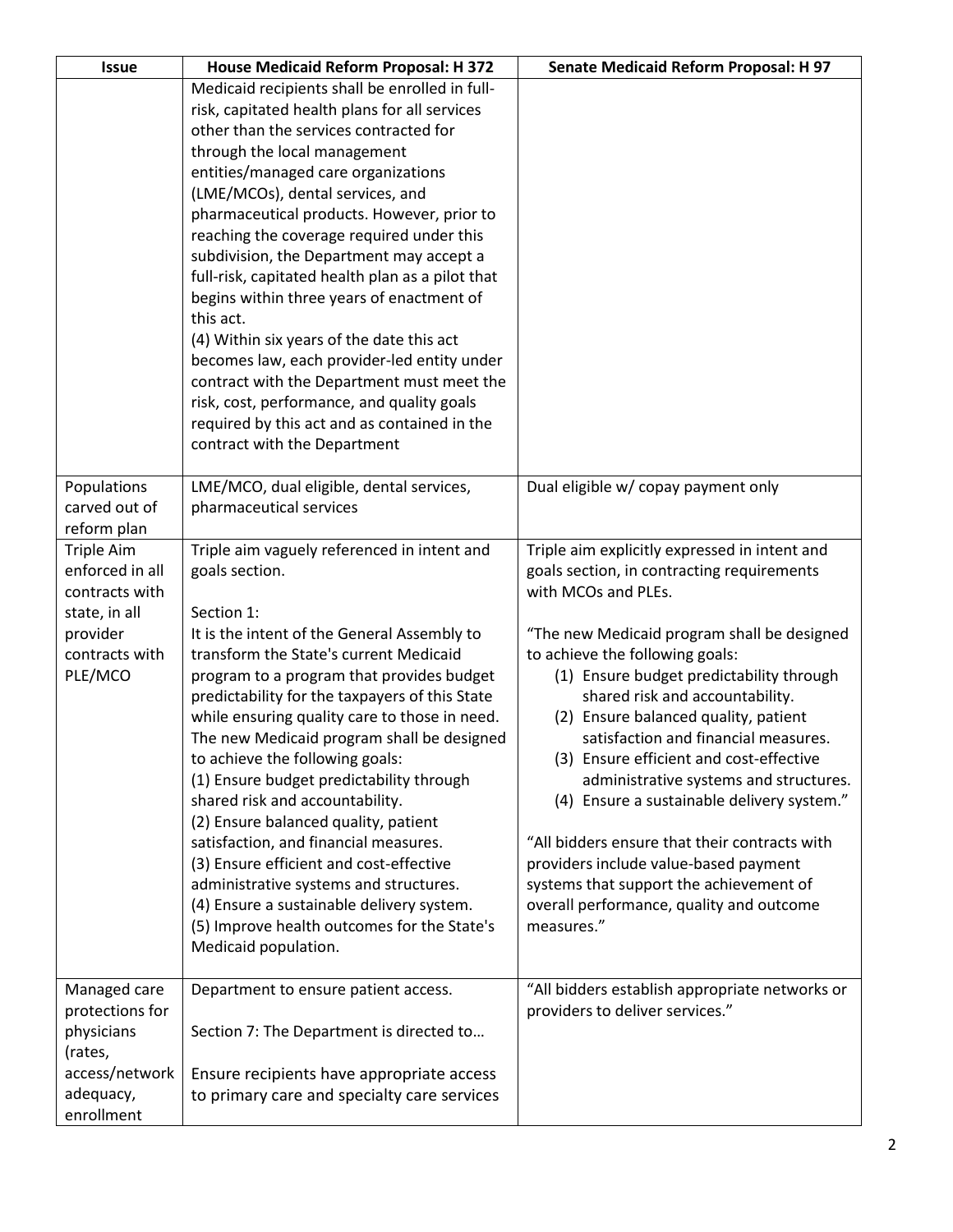| <b>Issue</b>        | House Medicaid Reform Proposal: H 372          | Senate Medicaid Reform Proposal: H 97               |
|---------------------|------------------------------------------------|-----------------------------------------------------|
| requirements,       | and shall develop a rate floor for this        |                                                     |
| etc.)               | purpose.                                       |                                                     |
|                     |                                                |                                                     |
| Clinical quality    | Section 8:                                     | Defined measures and goals for risk adjusted        |
| measurement         | Quality Assurance Advisory Committee - The     | health outcomes, quality of care, patient           |
| and oversight       | Secretary shall convene an advisory            | satisfaction and cost. To be monitored and          |
|                     | committee consisting of experts in the areas   | measured continually and reported at set            |
|                     | of Medicaid, actuarial science, health         | intervals as determined by the Health Benefits      |
|                     | economics, health benefits, and                | Authority. The Authority may use                    |
|                     | administration of health law and policy. At    | organizations such as NCQA, PCPI, HEDIS and         |
|                     | least one shall be a member of the North       | others as necessary to develop effective            |
|                     | Carolina State Health Coordinating Council.    | measures for outcomes and quality.                  |
|                     | The Committee shall advise the Department      |                                                     |
|                     | on the development and submission of           |                                                     |
|                     | requests for all federal waivers that are      |                                                     |
|                     | necessary to implement this act and to         |                                                     |
|                     | support the development and approval of the    |                                                     |
|                     | performance goals that will serve as the basis |                                                     |
|                     | of the pay-for-performance system. The         |                                                     |
|                     | committee shall terminate five years from      |                                                     |
|                     | the date of enactment of this act.             |                                                     |
|                     |                                                |                                                     |
| Regions             | No requirement, however PLEs must be           | Six regions to be established.                      |
| requirement         | present in all 100 counties.                   |                                                     |
| <b>NC DHHS role</b> | NC DHHS to submit waiver to CMS and            | No role for NC DHHS. Establishes a "Health          |
| in reform           | manage contracts with PLEs and the state.      | Benefits Authority" to administer the               |
|                     | PLEs responsible for all administrative        | Medicaid and Health Choice programs. Also           |
|                     | functions for the PLE (claims processing,      | establishes a Joint Legislative Oversight           |
|                     | appeals etc.).                                 | Committee for the new Health Benefits<br>Authority. |
|                     | Section 7:                                     |                                                     |
|                     | The General Assembly delegates full            |                                                     |
|                     | authority to the Department of Health and      |                                                     |
|                     | Human Services to take all actions             |                                                     |
|                     | necessary to implement the Medicaid            |                                                     |
|                     | transformation described in this act. The      |                                                     |
|                     | Department shall administer and manage         |                                                     |
|                     | the program within the budget enacted by       |                                                     |
|                     | the General Assembly provided that the         |                                                     |
|                     | total expenditures, net of agency receipts,    |                                                     |
|                     | for the Medicaid program do not exceed         |                                                     |
|                     | the enacted budget.                            |                                                     |
|                     |                                                |                                                     |
| Type of waiver      | 1115 Medicaid Demonstration waiver while       | Not stated.                                         |
| used for            | also maintaining existing 1915 (b)/(c)         |                                                     |
| reform plan         | Waiver                                         |                                                     |